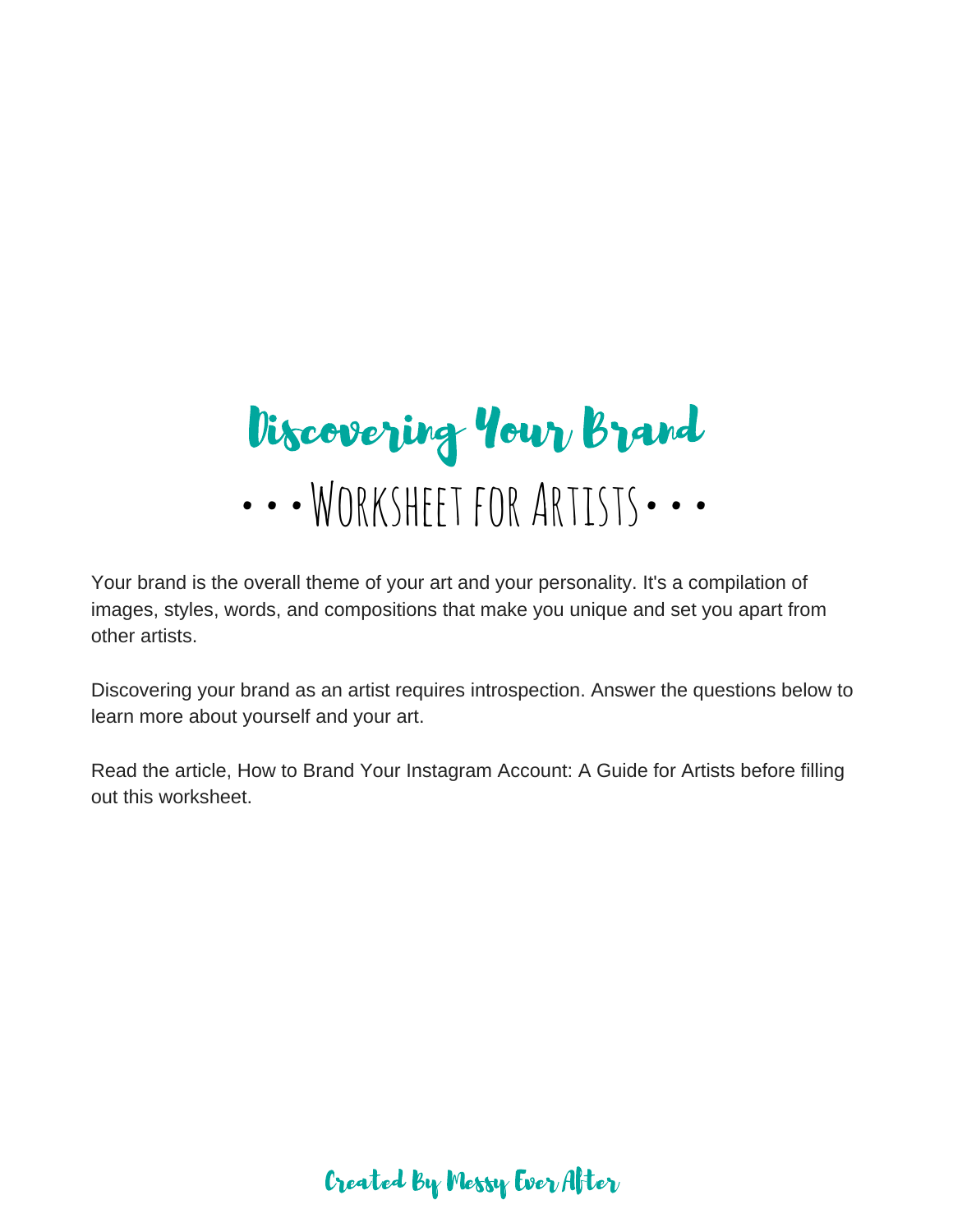# Discovering Your Brand

••• WORKSHEET FOR ARTISTS •••

## ABOUT YOUR ART:

- What kind of art do you create?
- What materials do you use?
- What defines your art aesthetic?
- What do your pieces communicate to the world?
- What is the major theme of your art as a whole?

#### Answers:

## ABOUT YOU AS AN ARTIST:

- Why do you create?
- Why do you share your art?
- What kind of career are you looking for? (Commissions, gallery shows, online sales, etc.)
- How does your personality show through your art?
- What's your story?

Answers: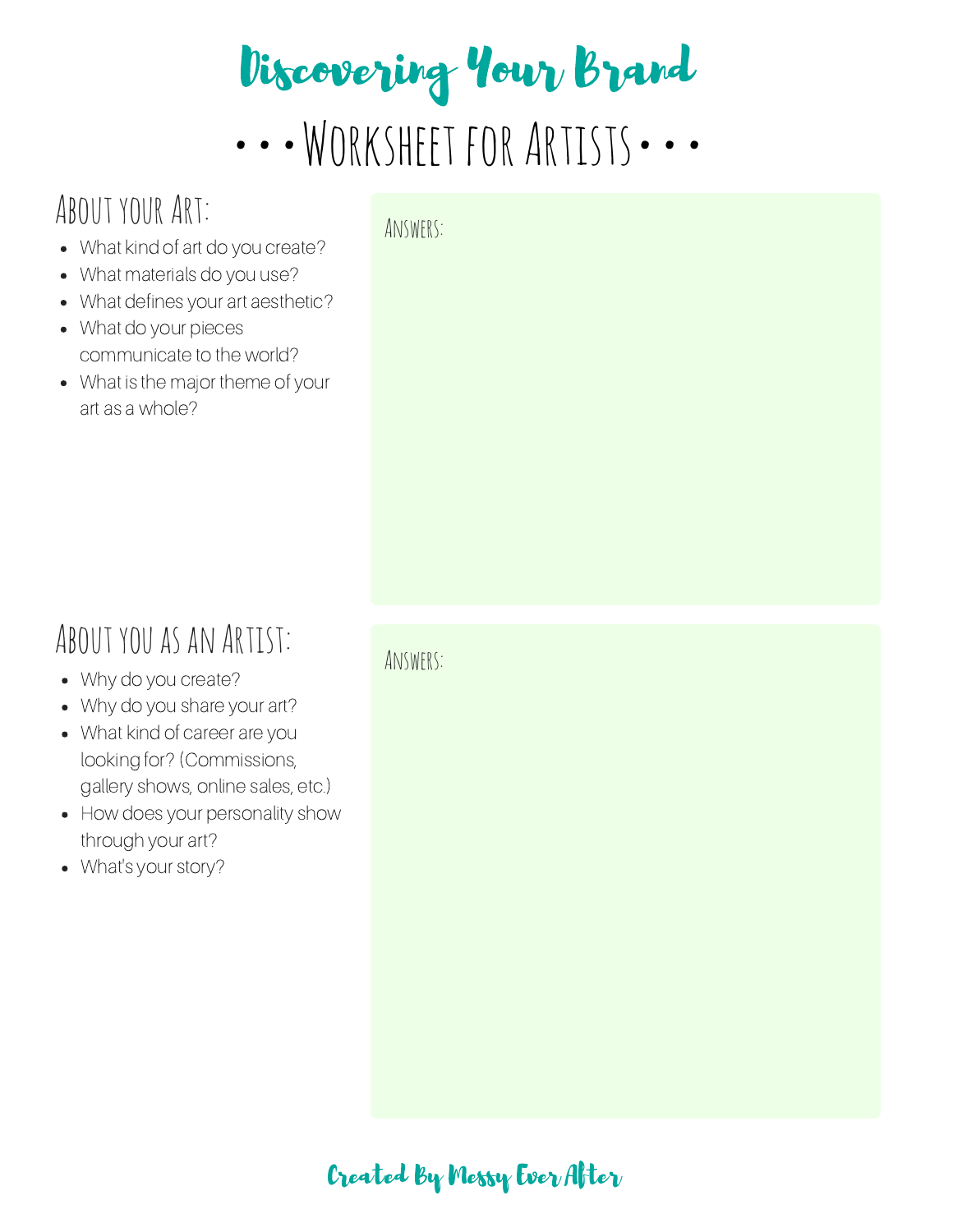## ••• WORKSHEET FOR ARTISTS ••• Discovering Your Brand

## ABOUT YOUR VIEWS OF ART: ANSWERS:

- What do you want people to see and feel when they look at your art?
- Do you have a story behind the pieces you create?
- What does art mean to you?
- How can you form a community around your views and art?

## SummaryQuestions

- How can you highlight the theme of your art through photos and words?
- How will you highlight your personality?
- How will you communicate your story and views with your audience?